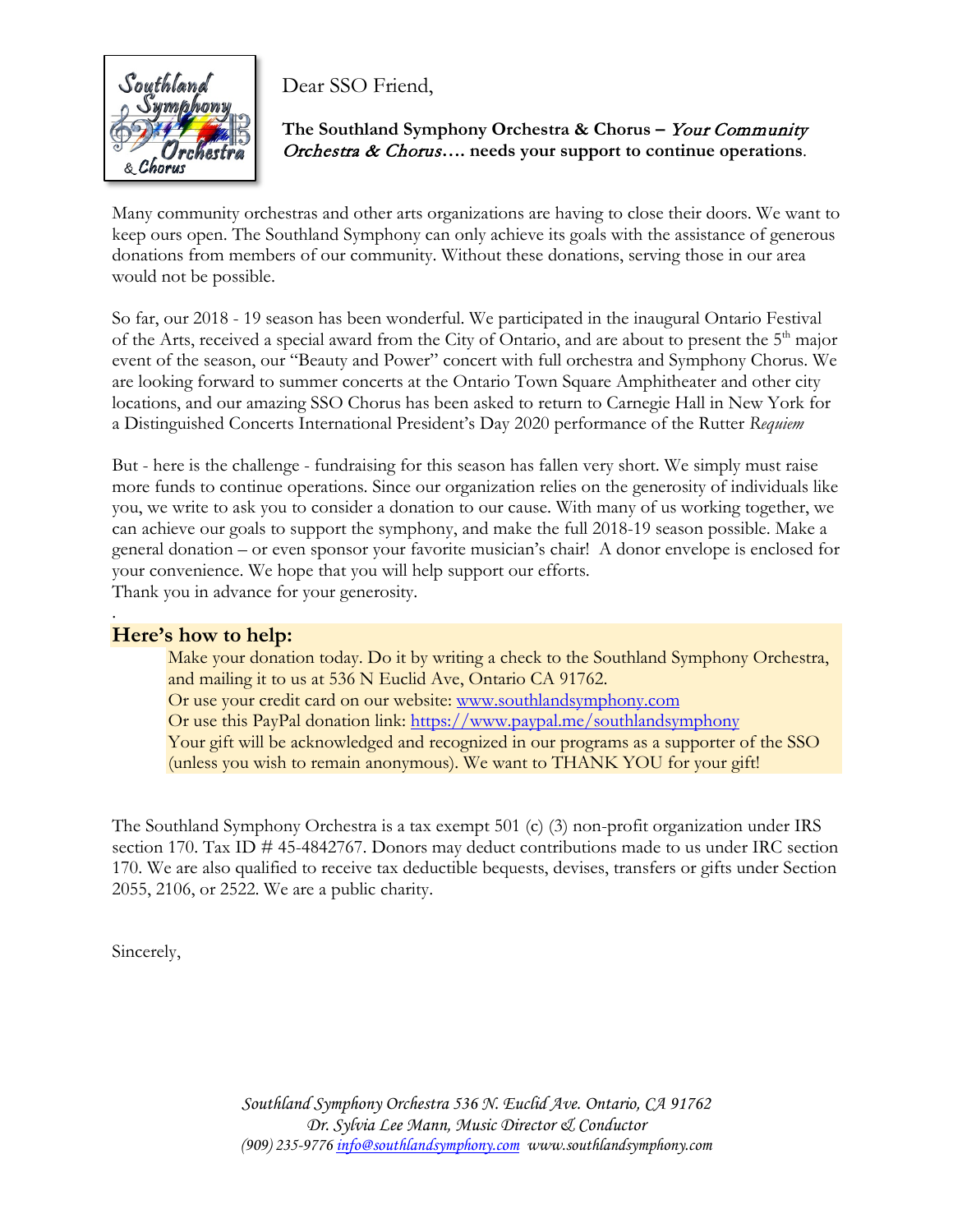

**Where does the money go?** FYI, we manage to produce each of our concerts for around \$3000 - \$5000. This cost may surprise you, so I want to let you know where the money goes. (By the way - Many orchestras of similar size and activity level have a budget of \$15 - 20 thousand per concert). Ours is actually a very "cost-effective" figure. The cost for the

whole season for 2018-19 will be around \$24,000. So please - help us

remain viable and cost effective.

## **Here is a partial list of the types of expenses we face:**

**Sheet Music:** Performance rights (for music from films, etc); Sets of music; Printing music from public domain sources (to print it out for the musicians, so we use paper and toner)

**Publicity** (posters, flyers, postcards, tickets, PR services, etc)

**Program printing** (Paper and toner - design work is done inhouse and donated)

**Website and app hosting** (site design is donated)

**Musician compensation** (we have some professional members, some semi-pros, and some community volunteers)

**Guest Artist compensation**

**Other compensation** for our principal players, coaches, graphic design, operations crew, "gas money" for volunteers, rehearsal snacks and drinks/bottled water

**Facility use**

**Equipment** (like music stands, printer, recording equipment, music stand lights and batteries, podium, extension cords, music folders....)

**Legal costs** (corporate filings, etc)

**Insurance** (liability and umbrella coverage)

**Bank costs** (monthly service fees, merchant account fees) etc., etc...

**(There is much more).** 

Please use this opportunity to support the Southland Symphony Orchestra - Ontario's Own Orchestra. You may donate using cash, checks, or credit/debit cards. There are also opportunities to give through Amazon Smile, Ralph's Community Programs (just sign up online and swipe your rewards card when you buy groceries), and FlipGive.

Or - here's an easy PayPal donation link: [https://www.paypal.me/southlandsymphony](https://l.facebook.com/l.php?u=https%3A%2F%2Fwww.paypal.me%2Fsouthlandsymphony&h=AT1V0Y_TlHl4sUIpY_bpHMCNzFGgP4e_mUkl0hpmm6bklN9HPlwvRTsGkmuMCi7bwRvdmchi5ziHR0x5T3UCHEwpQ-r-0yJmmPieRPrDdheLHH14t7ZwCyYK-Vp6kKr7kO3YXUUz3TsZIIUu2_c)

## **Still not convinced enough to give anything? Here is some more food for thought:**

## WHY SUPPORT A COMMUNITY ORCHESTRA?

Great reasons to support your community orchestra:

A vibrant arts and culture industry helps local businesses thrive. Arts and culture organizations businesses in their own right - leverage significant event-related spending by their audiences that pump vital revenue into the area.

It benefits the concert-going public by providing the many local lovers of classical music the opportunity to hear it performed locally, at free concerts or at a reasonable ticket cost for very special events.

A community orchestra is a major artistic resource. It is a gift to the community. It benefits the community in general by forming part of the cultural base that makes the city of Ontario, California and the Inland Empire a good place to live.

It is a source of community pride, in conjunction with other local music performance organizations. See us in action right here: [http://southlandsymphony.com/concert\\_videos\\_youtube/](https://l.facebook.com/l.php?u=http%3A%2F%2Fsouthlandsymphony.com%2Fconcert_videos_youtube%2F&h=AT2EnliU2fXCuVKViTXXHgBhs2GYgULT9ImOccpY7x4Q634xo3s5njjDegiEaxtNHN1FA8qaRr_Rypi-8BvJ2qYUojIIpuIkZeH330iS7ImggF_flBEirf2nxcHAdx94-ghwjDJnqNIcFvUMh_s)

At the Ontario Festival of the Arts, our SSO Instrument Petting Zoo was a crowd favorite – Adults and kids were LOVING getting to play the instruments. Active music making has a direct connection to the brain's inner workings. Studies link musicianship with better language and math ability, improved school grades, better-adjusted social behavior, and improvements in "specialtemporal reasoning" -the foundation of engineering and science. Students involved in music